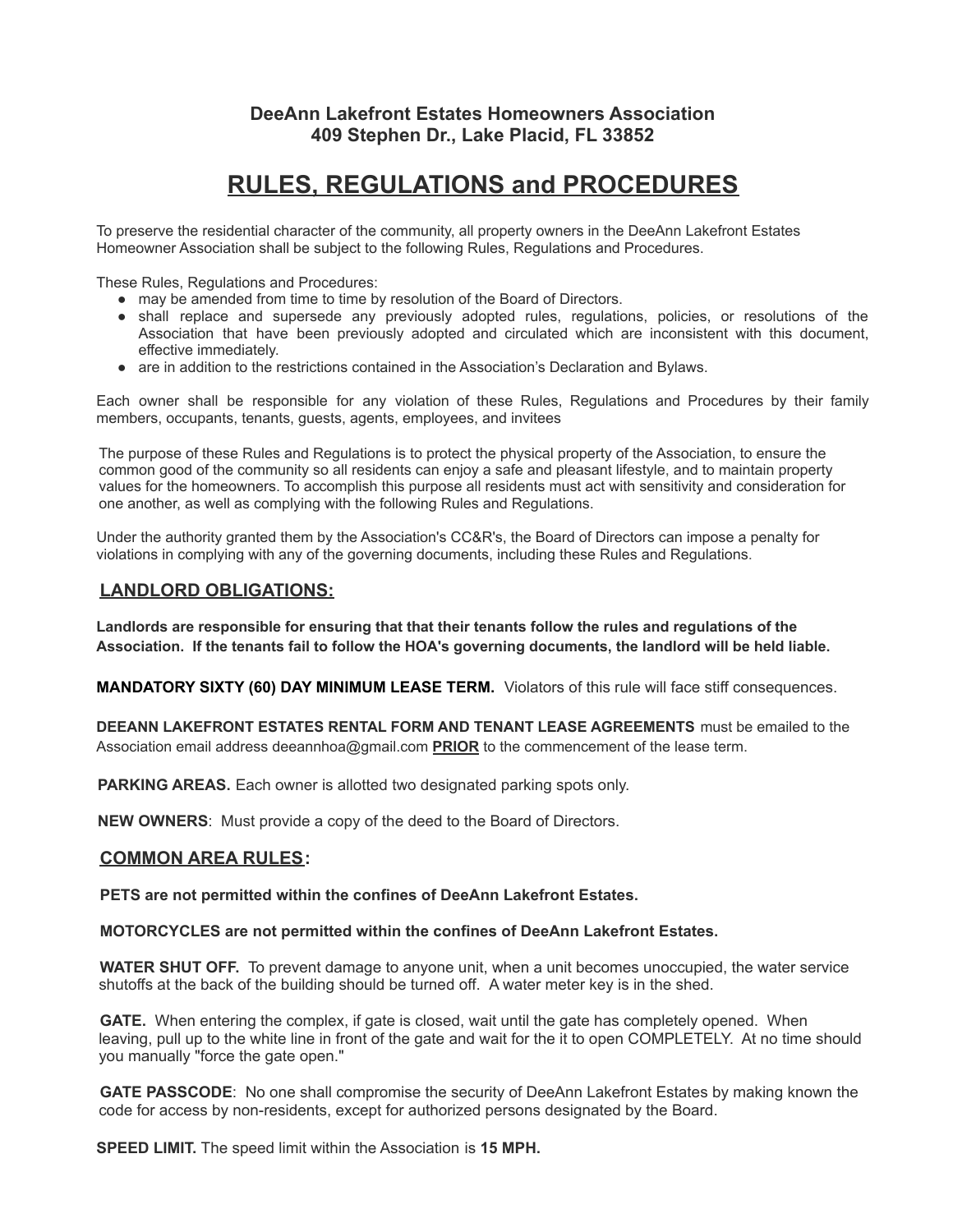**EXTERIOR FRONT DOORS**. Exterior door and surrounding frames & thresholds are the owners responsibility. If the Board deems the need for replacement/repair, owner should attempt to complete the work within forty-five (45) days.

**USE OF BALCONIES AND PATIOS.** Balconies and patios are exclusive use common areas. Towels, clothing, etc. shall not be hung from the outside railings or exterior of the building.

**HOLIDAY DECORATIONS.** Holiday decorations and/or lighting are permitted during a specific holiday period. Appropriate and aesthetic decorations may be displayed during any season while in good condition.

**GAS AND CHARCOL GRILLS.** Grills must be 10 feet from the building when in use. GRILLS ARE PROHIBIED ON THE 2ND FLOOR.

**GARBAGE AREA**: All garbage and must be placed in the dumpster. All boxes must be broken down as well. do not leave any waste outside of the dumpster.

**LITTER**. There shall be no litter, including cigarette butts left in the common areas.

**DRAIN DISPOSAL**. Do not put cleaning cloths, wash cloths, diapers, etc. down the drains or in toilets. These items plug up the septic system.

**RECREATIONAL AND OTHER VEHICLES.** No motorcycles, all-terrain vehicles, moped, (trucks exceeding 3/4 ton in weight), trailer, boat, commercial van, camper, motor home, bus, commercial, or other similar vehicle shall be permitted in the confines of DeeAnn Lakefront Estates, except for trucks delivering goods or furnishing services, and except upon such portions of DeeAnn Lakefront Estates as the Board may, in its sole discretion allow and except that a boat, boat trailer, motorhome or camper may be permitted within the property for a period of one week provided that after said week the boat, boat trailer, motorhome or camper must be removed from the Property for a period of at least forty-eight (48) hours.

The Association has the right to authorize the towing away of any vehicles in violation of this rule with the costs to borne by the vehicle owner or violator.

**BOAT SLIP RENTALS**. If available, boat slips can be rented for a \$10 per month (full or partial month) fee. Only checks or money orders will be accepted. Checks should be made payable to "DeeAnn Lakefront Estates." Payment can be dropped in the clubhouse mail slot near the restrooms or mailed to 409 Stephen Dr., Lake Placid, FL 33852. Payment for a full year assures a permanent boat slip.

**BOAT MOTORS** must be kept 15' away from the seawall.

**FRONT DOOR/FRAMING REPLACEMENT**. If the Board deems that a unit's door must be replaced, the owner of said unit has forty-five (45) days to complete the work.

**LANDSCAPING CHANGES**. Owners must seek board approval before making **any** modifications to the planting areas.

**ARCHITECTURAL CHANGES.** Except as provided in the CC&R's, nothing contained herein shall give any owner the right to paint, decorate, remodel, or alter said exclusive use areas or any other part of the common area without the prior written consent of the Board of Directors.

**KAYAKS** must be stored on the kayak rack.